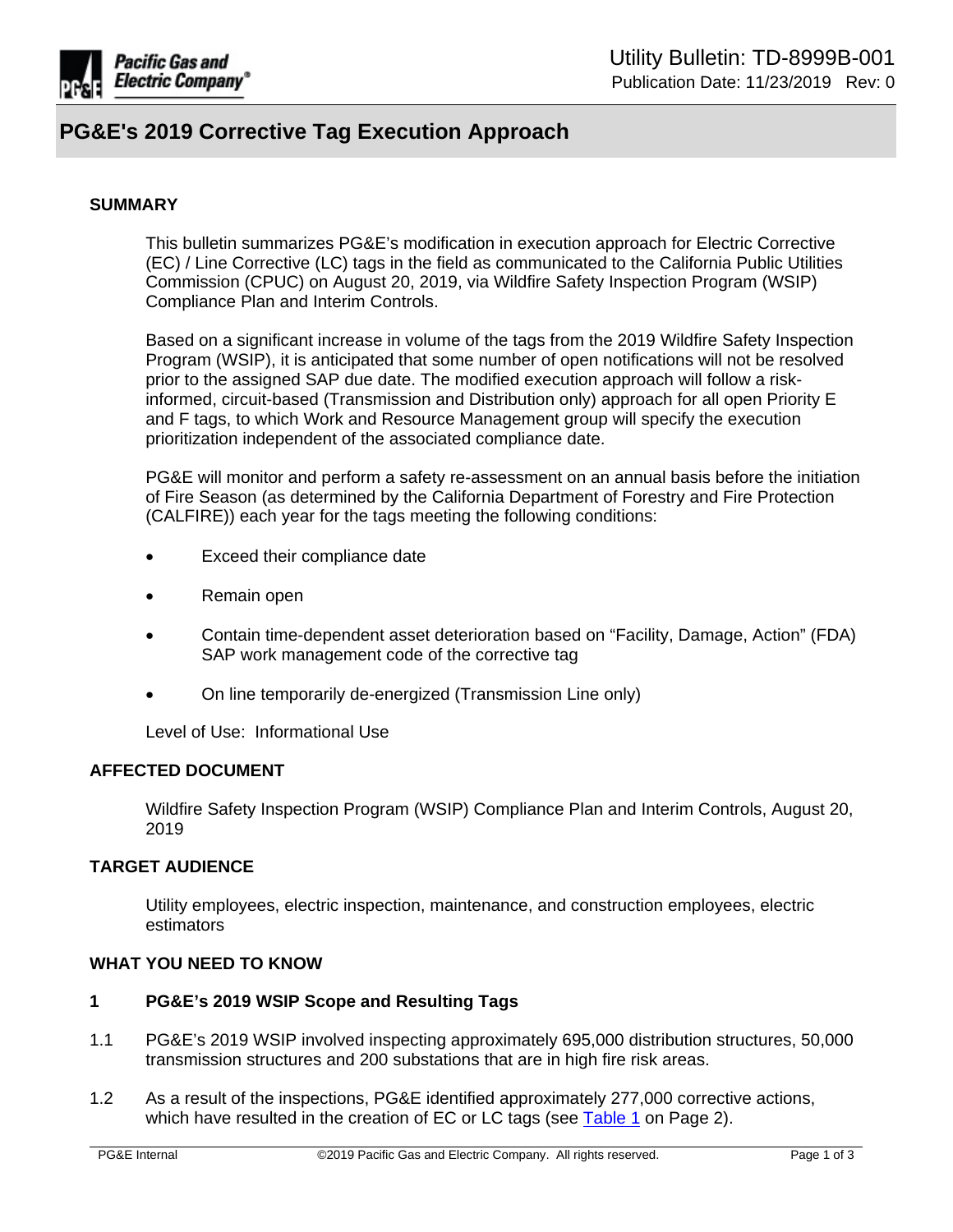

# **PG&E's 2019 Corrective Tag Execution Approach**

# 1.2 (continued)

### **NOTE**

EC is a nomenclature used for distribution, while LC is used for Transmission and Substation.

#### <span id="page-1-0"></span>**Table 1. EC and LC Tags**

| <b>Asset Type</b>            | <b>Tag Type</b> | <b>Approximate Tag Numbers</b> |
|------------------------------|-----------------|--------------------------------|
| <b>Electric Distribution</b> | EC.             | 177.000                        |
| <b>Electric Transmission</b> | LC.             | 97.000                         |
| <b>Electric Substation</b>   | LC              | 3.000                          |

## **2 Specific Priority Tags (Priority H)**

- 2.1 PG&E is forecasting that a significant number of moderate and low priority tags (Priority E and F tags, respectively) will not be completed in accordance with the timelines established in PG&E's programs to meet General Order requirements.
- 2.2 To address identified Priority E tags efficiently, while also mitigating the most risk system-wide, PG&E conducted a holistic desktop review of these identified tags for Distribution and Transmission systems. The review identified the tags that can be most efficiently and safely executed through the following project types:
	- 1. Inclusion into existing capital projects
	- 2. Cluster of tags into new system hardening projects
	- 3. Proactive removal of idle or unnecessary electric facilities
- 2.3 Together, these identified tags are designated as specific priority (Priority H) to distinguish from tags requiring individual execution.

#### **3 Issue Prioritization Approach**

3.1 PG&E utilized the following risk-informed prioritization approach to address the highest risk issues on PG&E's facilities (see [Table 2](#page-1-1) below).

| <b>Tag's Priority</b> | <b>Tag Type</b>   | <b>Response/Timeframe</b>                                             |
|-----------------------|-------------------|-----------------------------------------------------------------------|
| A                     | Emergency         | Requires immediate response or stand-by                               |
| B                     | Urgent            | Address within 3 months of the identification date                    |
| E & F                 | Risk-based        | Prioritize based on wildfire risk circuit prioritization              |
| н                     | Distribution only | Execute as a part of system hardening / proactive<br>removal projects |

## <span id="page-1-1"></span>**Table 2. Tag Prioritization**